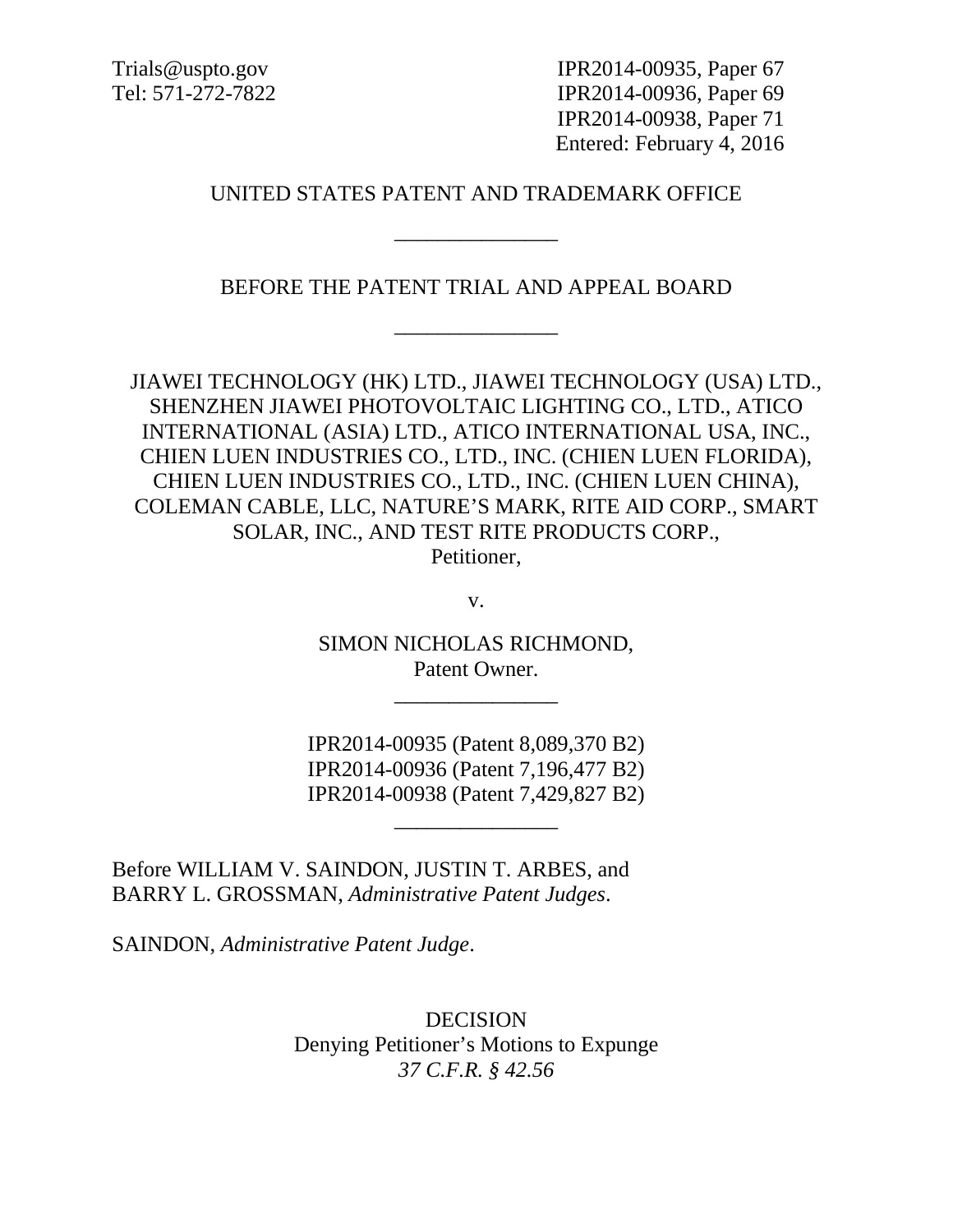IPR2014-00935 (Patent 8,089,370 B2) IPR2014-00936 (Patent 7,196,477 B2) IPR2014-00938 (Patent 7,429,827 B2)

Final Written Decisions were issued in each of the subject cases. Petitioner filed a Motion to Expunge certain materials filed under seal in each of the subject cases.

We recognize Petitioner's concern that its confidential information may be made public.<sup>[1](#page-1-0)</sup> The time for appeal in the subject cases, however, has not yet expired. Accordingly, we explicitly order the record to be preserved until after the resolution of any appeal or time for appeal. After such time, if either party believes any materials should be expunged from the record, the party should contact the Board.

## ORDER

It is hereby:

ORDERED that Petitioner's Motion to Expunge Confidential Information (IPR2014-00935, Paper 66; IPR2014-00936, Paper 68; IPR2014-00938, Paper 70) is denied in each of the subject cases; and

FURTHER ORDERED that the evidence and papers under seal in IPR2014-00935, IPR2014-00936, and IPR2014-00938 will remain under seal for sufficient time to allow appellate review of the entire record.

<span id="page-1-0"></span><sup>&</sup>lt;sup>1</sup> The Office Patent Trial Practice Guide, 77 Fed. Reg.  $48,756, 48,761$  (Aug. 14, 2012), states that confidential information subject to a protective order ordinarily would become public 45 days "after final judgment in a trial."